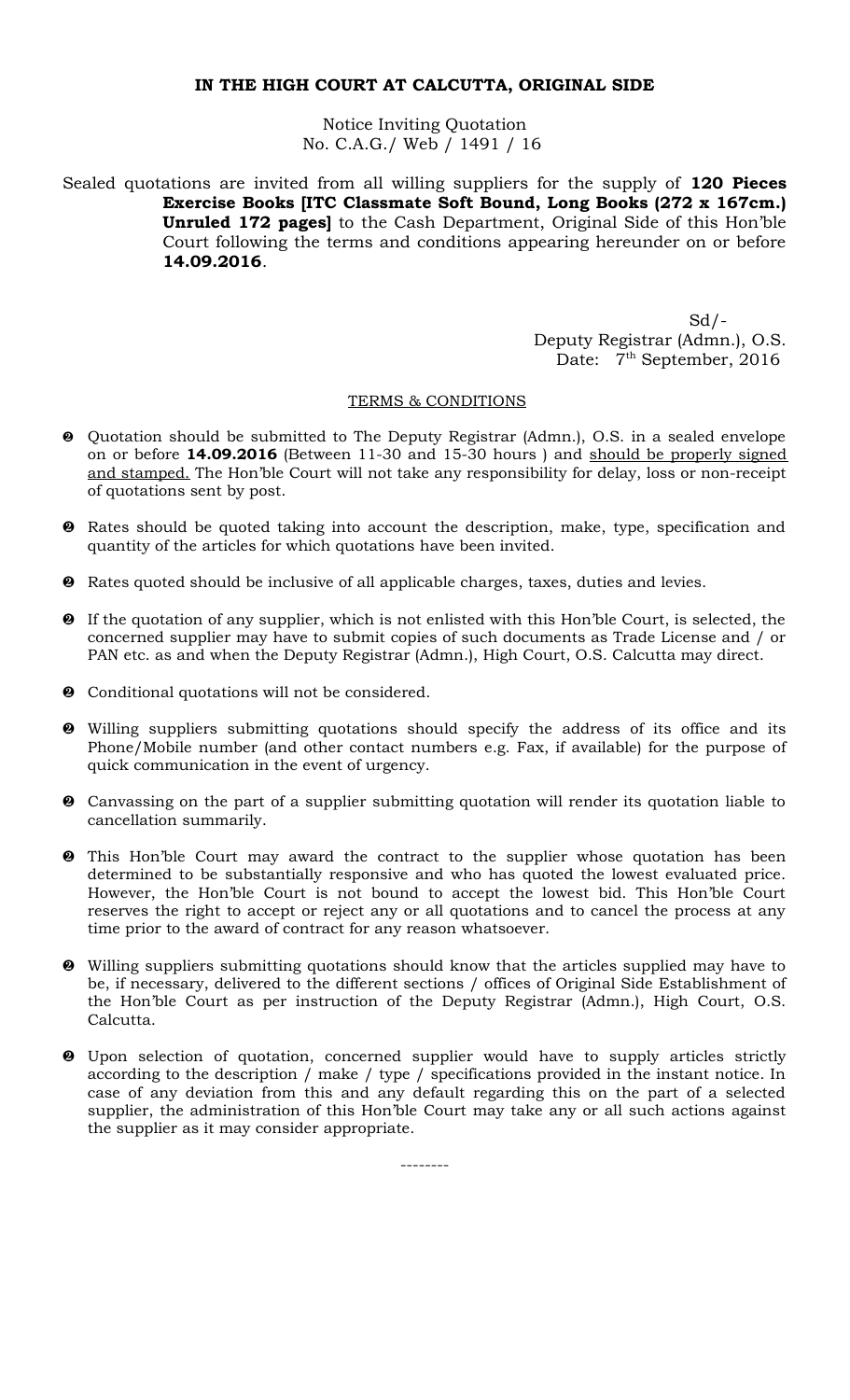Notice Inviting Quotation No. C.A.G./ Web /1492 / 16

Sealed quotations are invited from all willing suppliers for the supply of **20 Pkts. Paper (JK COPIER FS 75 GSM, 21.5cm. x 34.5cm.)** to the Cash Department, Original Side of this Hon'ble Court following the terms and conditions appearing hereunder on or before **09.09.2016**.

> Sd/- Deputy Registrar (Admn.), O.S. Date: 7<sup>th</sup> September, 2016

#### TERMS & CONDITIONS

- Quotation should be submitted to The Deputy Registrar (Admn.), O.S. in a sealed envelope on or before **09.09.2016** (Between 11-30 and 15-30 hours ) and should be properly signed and stamped. The Hon'ble Court will not take any responsibility for delay, loss or non-receipt of quotations sent by post.
- **2** Rates should be quoted taking into account the description, make, type, specification and quantity of the articles for which quotations have been invited.
- Rates quoted should be inclusive of all applicable charges, taxes, duties and levies.
- If the quotation of any supplier, which is not enlisted with this Hon'ble Court, is selected, the concerned supplier may have to submit copies of such documents as Trade License and / or PAN etc. as and when the Deputy Registrar (Admn.), High Court, O.S. Calcutta may direct.
- $\odot$  Conditional quotations will not be considered.
- Willing suppliers submitting quotations should specify the address of its office and its Phone/Mobile number (and other contact numbers e.g. Fax, if available) for the purpose of quick communication in the event of urgency.
- Canvassing on the part of a supplier submitting quotation will render its quotation liable to cancellation summarily.
- This Hon'ble Court may award the contract to the supplier whose quotation has been determined to be substantially responsive and who has quoted the lowest evaluated price. However, the Hon'ble Court is not bound to accept the lowest bid. This Hon'ble Court reserves the right to accept or reject any or all quotations and to cancel the process at any time prior to the award of contract for any reason whatsoever.
- Willing suppliers submitting quotations should know that the articles supplied may have to be, if necessary, delivered to the different sections / offices of Original Side Establishment of the Hon'ble Court as per instruction of the Deputy Registrar (Admn.), High Court, O.S. Calcutta.
- Upon selection of quotation, concerned supplier would have to supply articles strictly according to the description / make / type / specifications provided in the instant notice. In case of any deviation from this and any default regarding this on the part of a selected supplier, the administration of this Hon'ble Court may take any or all such actions against the supplier as it may consider appropriate.

--------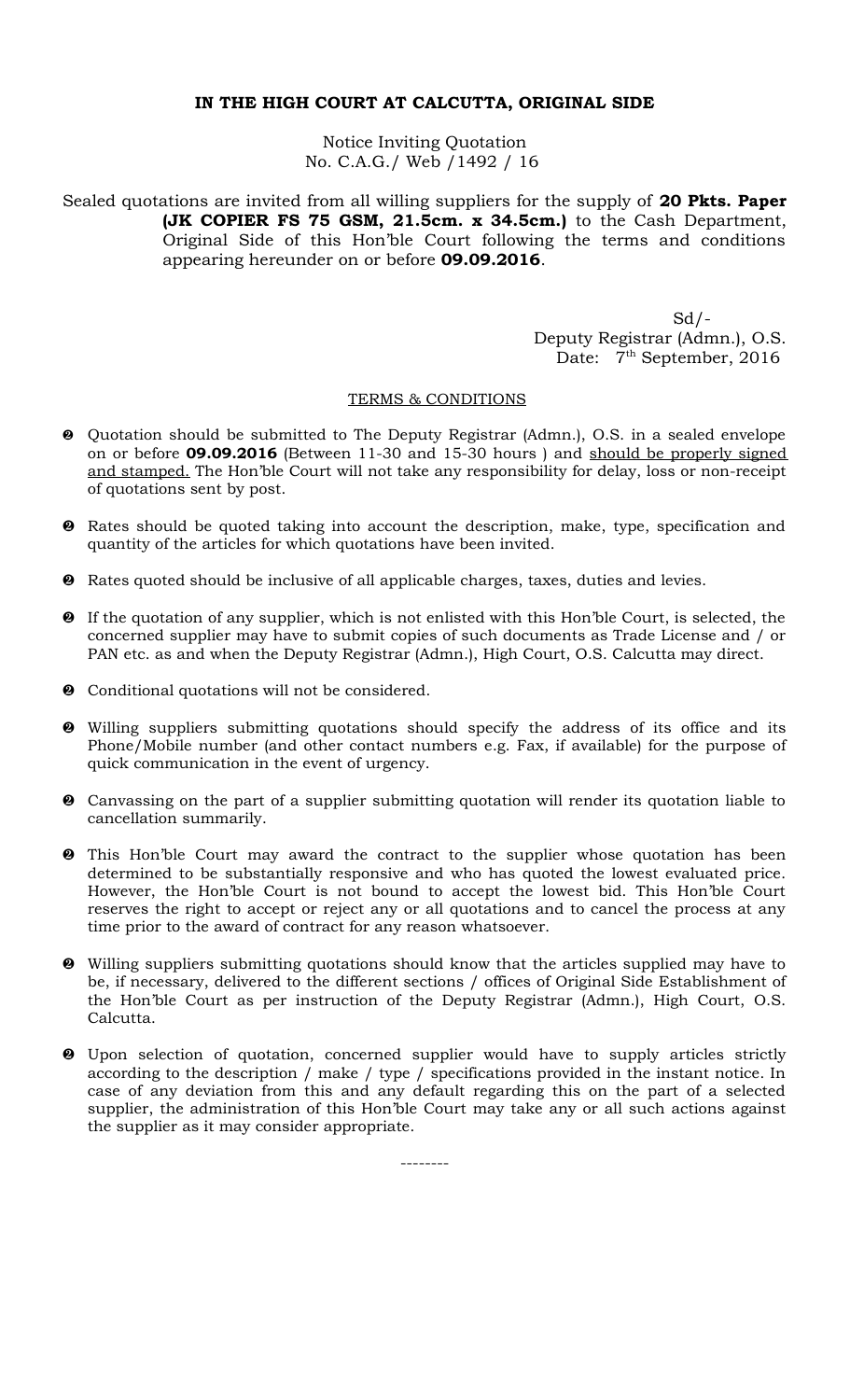Notice Inviting Quotation No. C.A.G./ Web / 1493 / 16

Sealed quotations are invited from all willing suppliers for the supply of **25 Pkts. Paper (JK COPIER FS 75 GSM, 21.5cm. x 34.5cm.)** to the Cash Department, Original Side of this Hon'ble Court following the terms and conditions appearing hereunder on or before **09.09.2016**.

> $Sd$  /- Deputy Registrar (Admn.), O.S. Date: 7<sup>th</sup> September, 2016

#### TERMS & CONDITIONS

- Quotation should be submitted to The Deputy Registrar (Admn.), O.S. in a sealed envelope on or before **09.09.2016** (Between 11-30 and 15-30 hours ) and should be properly signed and stamped. The Hon'ble Court will not take any responsibility for delay, loss or non-receipt of quotations sent by post.
- **2** Rates should be quoted taking into account the description, make, type, specification and quantity of the articles for which quotations have been invited.
- Rates quoted should be inclusive of all applicable charges, taxes, duties and levies.
- If the quotation of any supplier, which is not enlisted with this Hon'ble Court, is selected, the concerned supplier may have to submit copies of such documents as Trade License and / or PAN etc. as and when the Deputy Registrar (Admn.), High Court, O.S. Calcutta may direct.
- $\odot$  Conditional quotations will not be considered.
- Willing suppliers submitting quotations should specify the address of its office and its Phone/Mobile number (and other contact numbers e.g. Fax, if available) for the purpose of quick communication in the event of urgency.
- Canvassing on the part of a supplier submitting quotation will render its quotation liable to cancellation summarily.
- This Hon'ble Court may award the contract to the supplier whose quotation has been determined to be substantially responsive and who has quoted the lowest evaluated price. However, the Hon'ble Court is not bound to accept the lowest bid. This Hon'ble Court reserves the right to accept or reject any or all quotations and to cancel the process at any time prior to the award of contract for any reason whatsoever.
- Willing suppliers submitting quotations should know that the articles supplied may have to be, if necessary, delivered to the different sections / offices of Original Side Establishment of the Hon'ble Court as per instruction of the Deputy Registrar (Admn.), High Court, O.S. Calcutta.
- Upon selection of quotation, concerned supplier would have to supply articles strictly according to the description / make / type / specifications provided in the instant notice. In case of any deviation from this and any default regarding this on the part of a selected supplier, the administration of this Hon'ble Court may take any or all such actions against the supplier as it may consider appropriate.

--------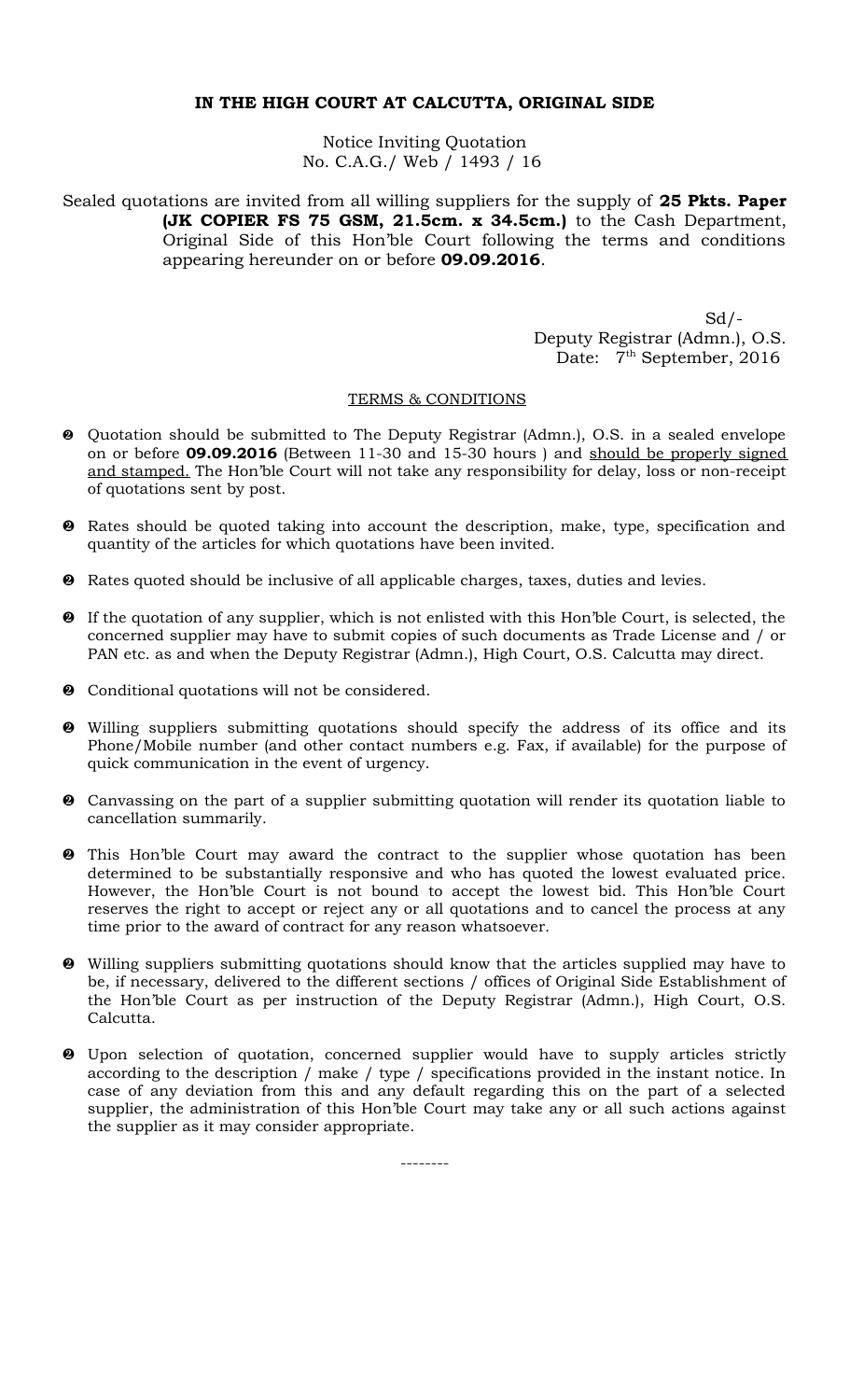Notice Inviting Quotation No. C.A.G./ Web / 1494 / 16

Sealed quotations with rate for the period 1<sup>st</sup> October, 2016 to 30<sup>th</sup> September, 2017 are invited from all willing Curtain Fitters / Contractors / Suppliers in relation to Fitting / Cutting Stitching / Cleaning of curtain on window / door / partition at the Department / Section / Chamber, Original Side of this Hon'ble Court following the terms and conditions appearing here under on or before 19.09.2016.

> **Sd/-** Deputy Registrar (Admn.), O.S. Date: 05.09.2016

Note: Materials except cloth should be supplied by the Fitters/Contractors/Suppliers.

### TERMS & CONDITIONS

- Quotation should be submitted to The Deputy Registrar ( Admn.), O.S. in a sealed envelope on or before **19.09.2016** (Between 11-30 and 15-30 hours ) and should be properly signed and stamped. The Hon'ble Court will not take any responsibility for delay, loss or non-receipt of quotations sent by post.
- Rates should be quoted taking into account the description, make, type, specification and quantity of the articles for which quotations have been invited.
- Rates quoted should be inclusive of all applicable charges, taxes, duties and levies.
- If the quotation of any supplier, which is not enlisted with this Hon'ble Court, is selected, the concerned supplier may have to submit copies of such documents as Trade License and / or PAN etc. as and when the Deputy Registrar (Admn.), High Court, O.S. Calcutta may direct.
- $\bullet$  Conditional quotations will not be considered.
- Willing suppliers submitting quotations should specify the address of its office and its Phone/Mobile number (and other contact numbers e.g. Fax, if available) for the purpose of quick communication in the event of urgency.
- Canvassing on the part of a supplier submitting quotation will render its quotation liable to cancellation summarily.
- This Hon'ble Court may award the contract to the supplier whose quotation has been determined to be substantially responsive and who has quoted the lowest evaluated price. However, the Hon'ble Court is not bound to accept the lowest bid. This Hon'ble Court reserves the right to accept or reject any or all quotations and to cancel the process at any time prior to the award of contract for any reason whatsoever.
- Willing suppliers submitting quotations should know that the articles supplied may have to be, if necessary, delivered to the different sections / offices of Original Side Establishment of the Hon'ble Court as per instruction of the Deputy Registrar (Admn.), High Court, O.S. Calcutta.
- Upon selection of quotation, concerned supplier would have to supply articles strictly according to the description / make / type / specifications provided in the instant notice. In case of any deviation from this and any default regarding this on the part of a selected supplier, the administration of this Hon'ble Court may take any or all such actions against the supplier as it may consider appropriate.

**------------**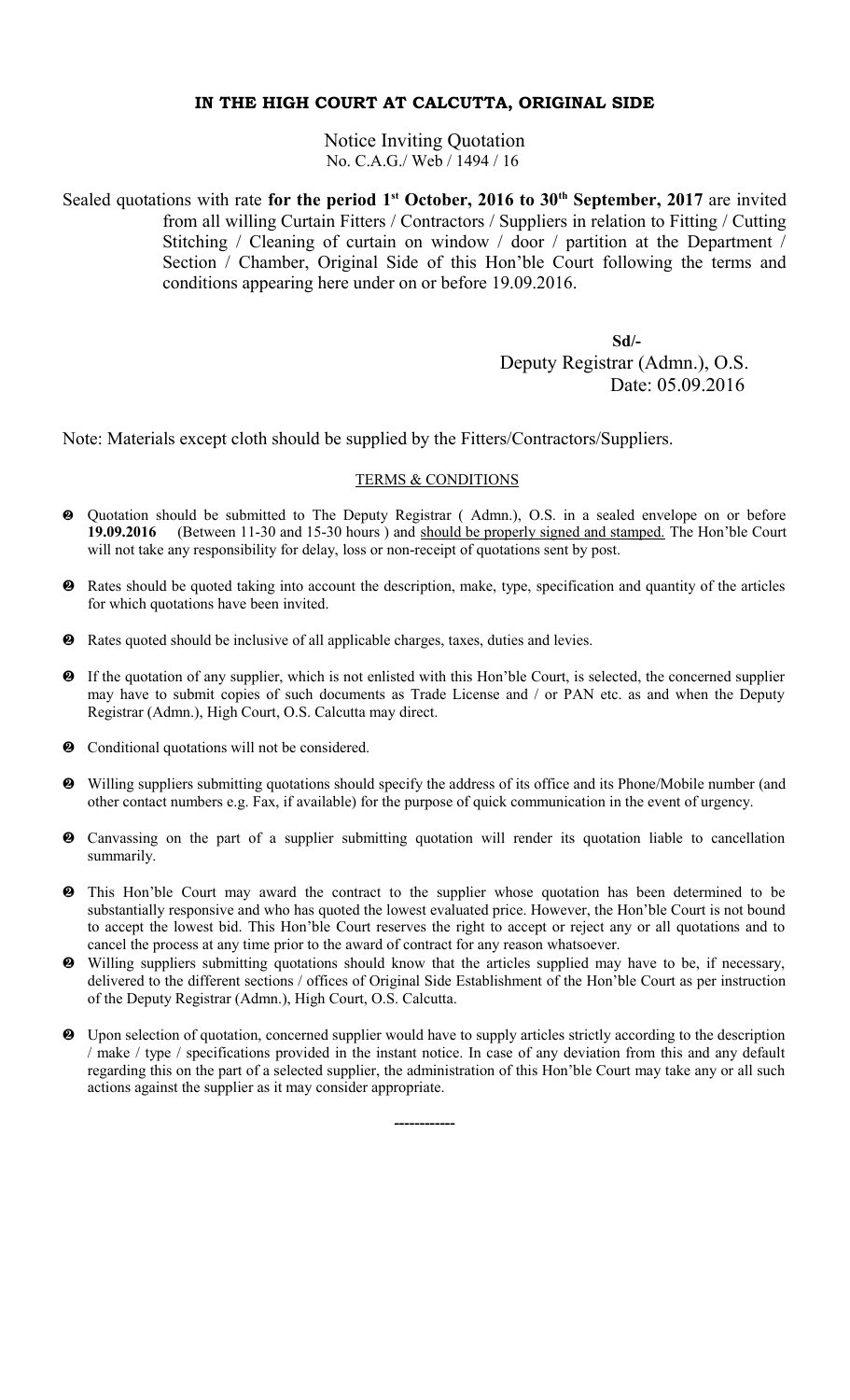Notice Inviting Quotation No. C.A.G./ Web / 1495 / 16

Sealed quotations are invited from all willing Service-Providers relating to Income Tax matters to provide: (1) **Form 16 (Part-A) Download from Traces (Printout 2 copies to be provided), (2) Form 16 (Part-B) (Printout 2 copies to be provided) and for (3) Final Verification & Checking of Form 16 with regard to the employees of the Original Side of this Hon'ble Court** to the Cash Department, Original Side of this Hon'ble Court following the terms and conditions appearing hereunder on or before **13th September, 2016.**

> $Sd$  /- Deputy Registrar (Admn.), O.S. Date: 5<sup>th</sup> September, 2016

Note:

- Photocopies of experience / performances should be submitted with the quotation.
- Service description with the service charges should be mentioned in the quotation properly.

### TERMS & CONDITIONS

- Quotation should be submitted to The Deputy Registrar (Admn.), O.S. in a gala-sealed envelope on or before **13.9.2016** (Between 11-30 and 15-30 hours ) and should be properly signed and stamped. The Hon'ble Court will not take any responsibility for delay, loss or nonreceipt of quotations sent by post.
- Service charge should be quoted taking into account the description / specification and quantity of the services for which quotations have been invited.
- Service charges should be inclusive of all applicable charges, taxes, duties and levies etc., if any.
- If the quotation of any service provider, which is not enlisted with this Hon'ble Court, is selected, the concerned service provider may have to submit copies of such documents as Trade License / PAN etc. as and when the Deputy Registrar (Admn.), High Court, O.S. Calcutta may direct.
- $\bullet$  Conditional quotations will not be considered.
- Willing service providers submitting quotations should specify the address of its office and its Phone/Mobile number (and other contact numbers e.g. Fax and E-mail if available) for the purpose of quick communication in the event of urgency.
- Canvassing on the part of a service provider submitting quotation will render its quotation liable to cancellation summarily.
- $\bullet$  This Hon'ble Court may award the contract to the service provider whose quotation has been determined to be substantially responsive and who has quoted the lowest evaluated rates. However, the Hon'ble Court is not bound to accept the lowest bid. This Hon'ble Court reserves the right to accept or reject any or all quotations and to cancel the process at any time prior to the award of contract for any reason whatsoever.
- Upon selection of quotation, concerned service provider would have to arrange their **own arrangements** to give their services strictly according to the descriptions provided in the instant notice. In case of any deviation from this and any default regarding this on the part of a selected service provider, the administration of this Hon'ble Court may take any or all such actions against the service provider as it may consider appropriate.

------------